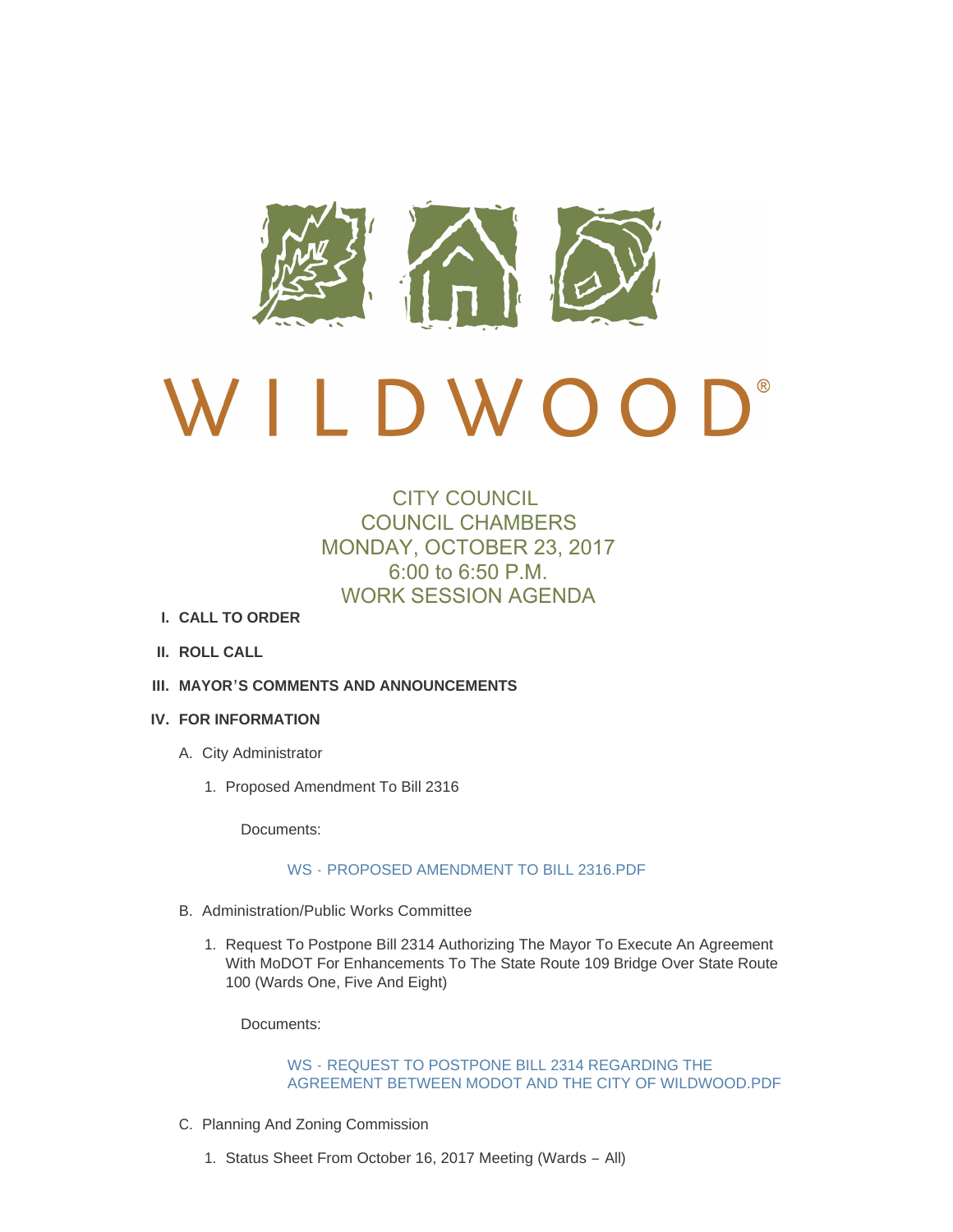Documents:

#### WS - [PZ STATUS UPDATE SHEET.PDF](http://cityofwildwood.com/AgendaCenter/ViewFile/Item/12721?fileID=18668)

- D. Planning And Parks Committee
	- 1. Reservation And Registration Update (Wards All)

Documents:

WS - [RESERVATION AND REGISTRATION UPDATE.PDF](http://cityofwildwood.com/AgendaCenter/ViewFile/Item/12723?fileID=18669)

2. Ongoing And Long-Term Maintenance Costs For Parks And Trail Facilities (Wards -All)

Documents:

WS - [ONGOING AND LONG-TERM MAINTENANCE COSTS.PDF](http://cityofwildwood.com/AgendaCenter/ViewFile/Item/12724?fileID=18670)

3. Action Plan For Parks And Recreation Monthly Update (Wards - All)

Documents:

### WS - [ACTION PLAN FOR PARKS AND RECREATION MONLTHY](http://cityofwildwood.com/AgendaCenter/ViewFile/Item/12725?fileID=18671)  UPDATE.PDF

E. Rural Internet Access Committee Update (Wards - All)

Documents:

WS - [RURAL INTERNET ACCESS UPDATE.PDF](http://cityofwildwood.com/AgendaCenter/ViewFile/Item/12726?fileID=18672)

F. Construction Project Update (Wards - All)

Documents:

WS - [CONSTRUCTION PROJECT UPDATE 10-18-2017.PDF](http://cityofwildwood.com/AgendaCenter/ViewFile/Item/12727?fileID=18673)

#### **FOR ACTION V.**

- A. Charter Review Commission
	- 1. Recommendation To Solicit Proposals For All Services Contracted On A Regular Basis (Wards – All)

Documents:

#### WS - [SOLICITING PROPOSALS FOR SERVICES.PDF](http://cityofwildwood.com/AgendaCenter/ViewFile/Item/12730?fileID=18674)

- B. EXECUTIVE [CLOSED] SESSION: Individually Identifiable Personnel Records, Performance Ratings Or Records Pertaining To Employees Or Applicants For Employment [RSMO 610.021 (13)]
- **MISCELLANEOUS VI.**